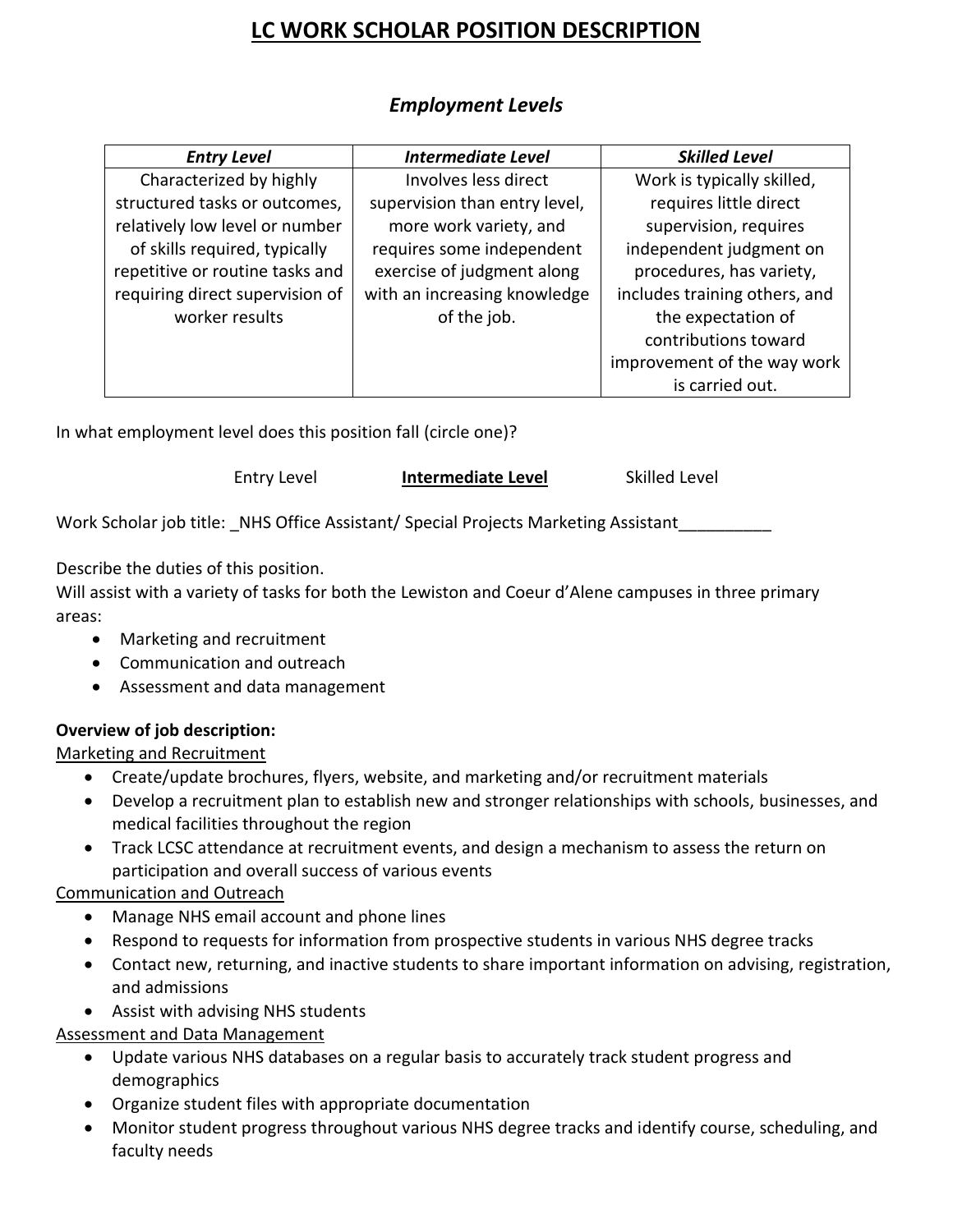- Actively participate in NHS assessment meetings and take on various tasks assigned as a result of meeting discussions
- Attend relevant NHS meetings and trainings as requested

### Special Project Assistant

- Assist with special projects and events
- Assist with the review and maintenance of websites; make corrections to links, logos, handbook, and other documents
- Create and maintain policy and procedure manual for position, create visual guides for faculty, and create general Work Study duty guides
- Assist Assessment Director with the creation, management, distribution, and collection/analysis of assessment surveys

List the learning opportunities for this position.

The NHS Work Scholar will be able to perform a variety of higher-level duties beyond the scope of an Office Assistant such as assessment duties, processing facility contracts, data entry, data retrieval, and working with course time-schedules. The Work Scholar has increased opportunities for customer and faculty service, and for assisting with special projects. The Work Scholar will gain increased organizational leadership and development skills, as well as project assistance and management skills.

The Work Scholar will gain experience in marketing, effective communication and recruitment strategies, data compilation and management, and student services. Additionally, the Work Scholar will be actively engaged with students and discover more about recruitment, advising, and creating an atmosphere of student success. This individual will have an opportunity to attend NHS Division meetings and trainings, and gain a deeper understanding of higher education administration and office procedures.

What qualifications are required for this position?

- Professional appearance and demeanor
- Good oral and written communication skills
- Excellent interpersonal skills
- Intermediate computer skills
- Proficiency with Microsoft Office Suite
- Familiarity or willingness to learn Microsoft Access
- Intermediate office procedures
- Ability to multi-task

The ideal candidate will be a student with a major focus area in Communication Arts, Business (administration or marketing emphasis), or a Health-related degree, with a demonstrated record of academic achievement. The student should be able to work in a fast-paced, professional environment, and feel comfortable working independently or as part of a team. The student must be able to take direction from multiple supervisors and manage multiple deadlines simultaneously. Some knowledge of Nursing and Health Science professions is ideal.

### What skills are required for this position?

The NHS Office Assistant position requires excellent organizational skills, written and oral communication skills, and time management. Necessary computer skills include basic Word processing, and a firm understanding of Excel spreadsheets and graphic design software (or the ability to learn). The NHS Office Assistant must feel comfortable working in a team environment and taking direction from multiple supervisors. Compliance related to office procedures and student confidentiality is mandatory.